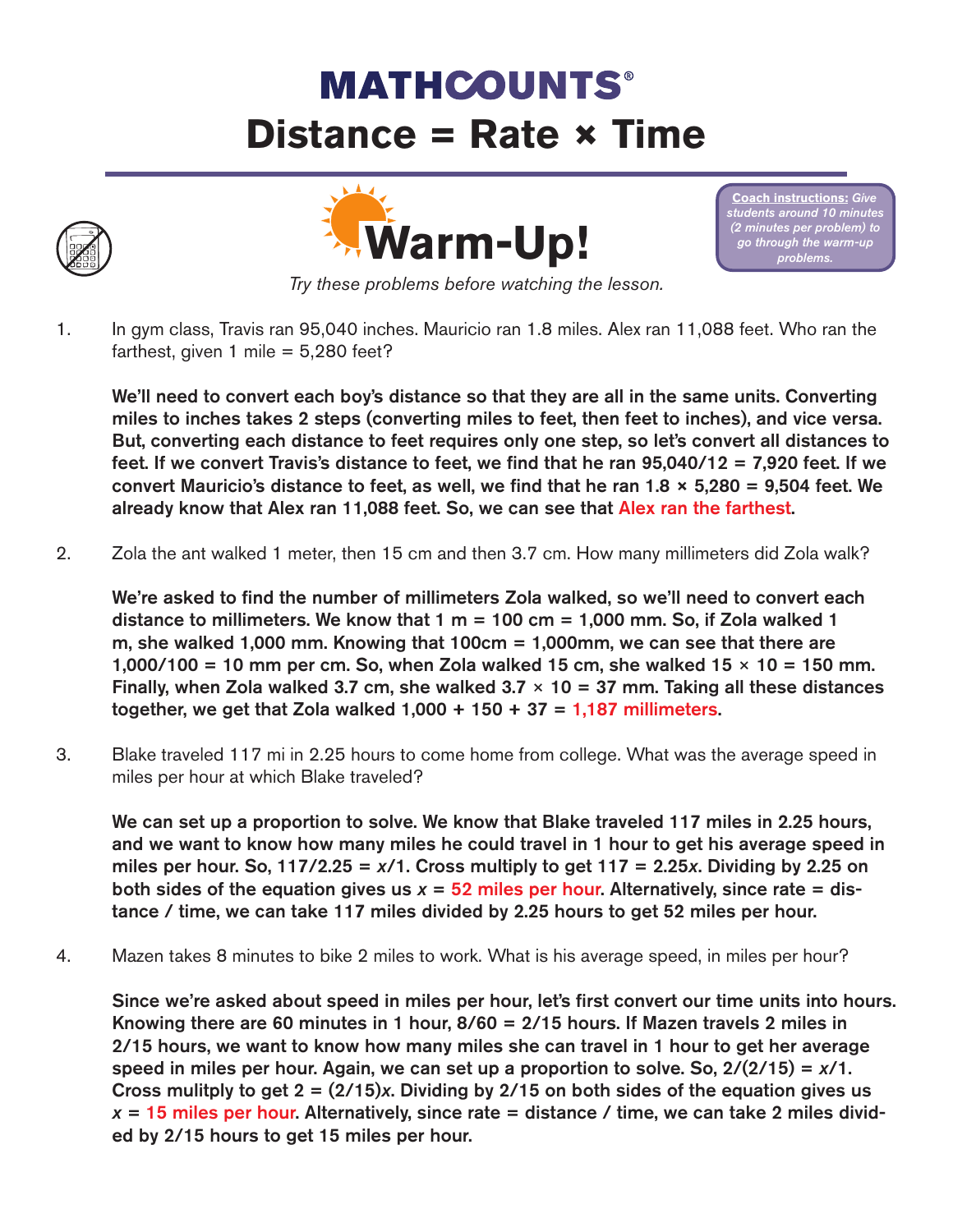5. A speed of 60 miles per hour is equal to 88 feet per second. If the speed limit in a school zone is 15 miles per hour, what is the speed limit in this zone in feet per second?

The school zone speed limit of 15 mi/h is one-quarter of 60 mi/h = 88 ft/s. So, 15 mi/h is equivalent to 88/4 = 22 ft/s. Alternatively, we can solve by doing the necessary unit conversions. There are 60 seconds in 1 minute and 60 minutes in 1 hour. So, there are 60  $\times$  $60 = 3,600$  seconds in 1 hour. Therefore, the speed limit can be written as 15 mi/3,600 s. Next, we'll need to convert the distance unit to feet. Knowing there are 5,280 feet in 1 mile, there are  $15 \times 5,280 = 79,200$  feet in 15 miles. Now, we can write the speed limit as 79,200 ft/3,600 s. Since we're asked for feet per second as the final unit, we'll need to find how many feet can be traveled in 1 second. To do this, we can dividie 79,200/3,600 = 22 ft/s.



**Coach instructions:** *After students try the warm-up problems, play the video and* 

*Take a look at the following problems and follow along as they are explained in the video.*

6. Lindsay starts at the peak of a mountain, and it takes her 45 minutes to hike 15,840 feet. What was her average walking speed, in miles per hour, given 1 mile = 5,280 feet?

Solution in video. Answer: 4 miles per hour.

7. Brice rides his bike at a constant speed of 8 mi/h for 15 minutes, then speeds up and rides at a constant speed of 10 mi/h for 30 minutes. During these 45 minutes, how many miles did he travel?

## Solution in video. Answer: 7 miles.

8. How many minutes faster will Jacob complete a 100-mile drive traveling at a rate of 60 miles per hour than if he traveled at a rate of 50 miles per hour?

## Solution in video. Answer: 20 minutes.





**Coach instructions:** *After watching the video, give students 10 to 15 minutes to try the next five problems.*

*Use the skills you practiced in the warm-up and strategies from the video to solve the following problems.*

9. Carmichael's favorite race car driver completes 10 laps in 10 minutes. If one lap is 2.5 miles long, what was the average speed of the driver, in miles per hour?

Completing 10 laps in 10 minutes is the same as completing 1 lap in 1 minute. If 1 lap is 2.5 miles long, then we know the race car driver drives 2.5 miles in 1 minute, or drives at a rate of 2.5 miles per minute. Since we're asked for the driver's speed in miles per hour, and there are 60 minutes per hour, we can say that the race car driver drives  $2.5 \times 60 =$ 150 miles in 60 minutes, or at a rate of 150 mi/h.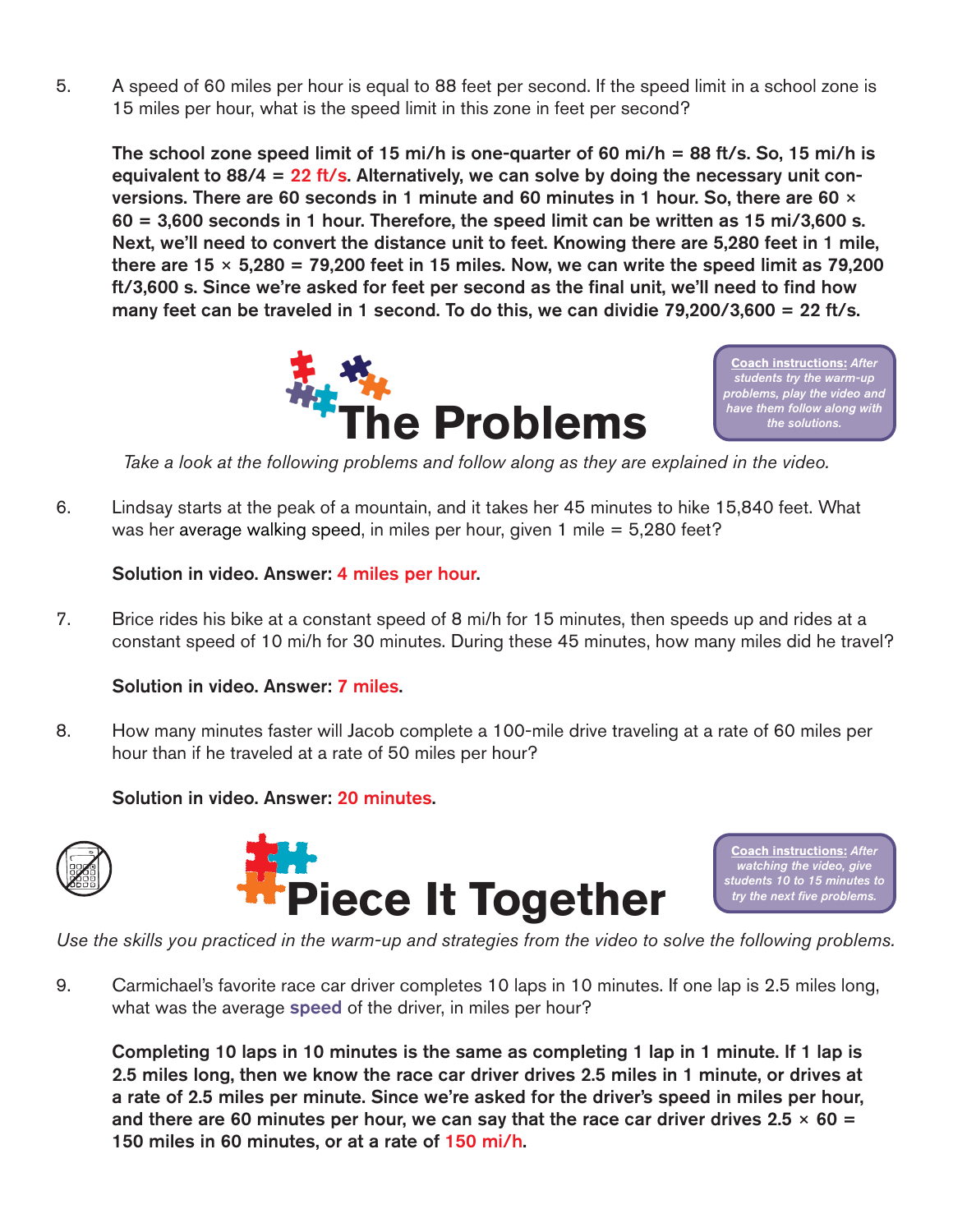10. If Tom travels 135 miles in 1 hour 30 minutes, what is his speed in feet per second, given 1 mile = 5,280 feet?

Since we're asked to find Tom's speed, we know to use the formula rate = distance / time. We know that 1 hour 30 minutes is the same as 90 minutes, so Tom's rate is 135 mi / 90 mins. We are asked to find his rate in feet per second, so we'll need to convert these units. Knowing there are 5,280 feet per mile, 135 miles is equal to  $135 \times 5,280 = 712,800$  feet. Knowing there are 60 seconds per minute, 90 minutes is equal to  $90 \times 60 = 5,400$  seconds. So, Tom's rate = 712,800/5,400 = 132 ft/s.

11. A pedestrian averages 3 mi/h on the streets of Manhattan, and a subway train averages 30 mi/h. If each city block is 1/20 of a mile, how many more minutes than the subway train does it take for a pedestrain to travel 60 blocks in Manhattan?

Since we're asked to find a difference in time, we can focus on applying the formula time = distance / rate. First, we know that 20 blocks = 1 mile, so 60 blocks is equal to  $60 \div 20 = 3$  miles. The pedestrian travels at 3 mi/h over the 3 mile distance, so the pedestrian's walking time =  $3 / 3 = 1$  hour (or 60 minutes). The subway train travels at 30 mi/h over the 3 mile distance, so the train's time  $= 3 / 30 = 1/10$  hours (or 6 minutes). So, the pedestrian takes 60 **−** 6 = 54 minutes more than the train to travel 60 blocks.

12. A hare is running at a rate of 1 m every minute, while a tortoise is crawling at a rate of 1 cm every second. In meters, how much farther than the tortoise will the hare travel in an hour?

Since we're asked to find the difference in distance, we can focus on applying the formula distance = rate  $\times$  time. If the hare runs 1m per minute, then the hare would run 1  $\times$  60 = 60m per hour. If the tortoise crawls 1cm per second, then the tortoise would crawl  $1 \times 60$  $= 60$ cm per minute. Since there are 60 minutes in 1 hour, this would equate to 60  $\times$  60  $=$ 3,600cm per hour. Knowing 100cm = 1m, 3,600 / 100 = 36m. So, the tortoise crawls at a rate of 36m per hour. Therefore, the hare will travel 60 **−** 36 = 24 meters farther than the tortoise.

13. A train traveling at 45 miles per hour enters a tunnel that is 1 mile long. The length of the train is 1/8 mile. How many minutes after the front of the train enters the tunnel does the back of the train exit the tunnel? Express your answer as a decimal to the nearest tenth.

From the provided information, we can determine that the front of the train must travel 1  $+$ 1/8 = 9/8 miles from the time it enters the tunnel to the time the back of the train clears the tunnel. Since we're asked to find time, we can focus on applying the formula time = distance / rate. Knowing the train is traveling at 45 mi/h, this will take  $9/8 \div 45 = 1/40$  hours, which is equal to  $1/40(60) = 1.5$  minutes.